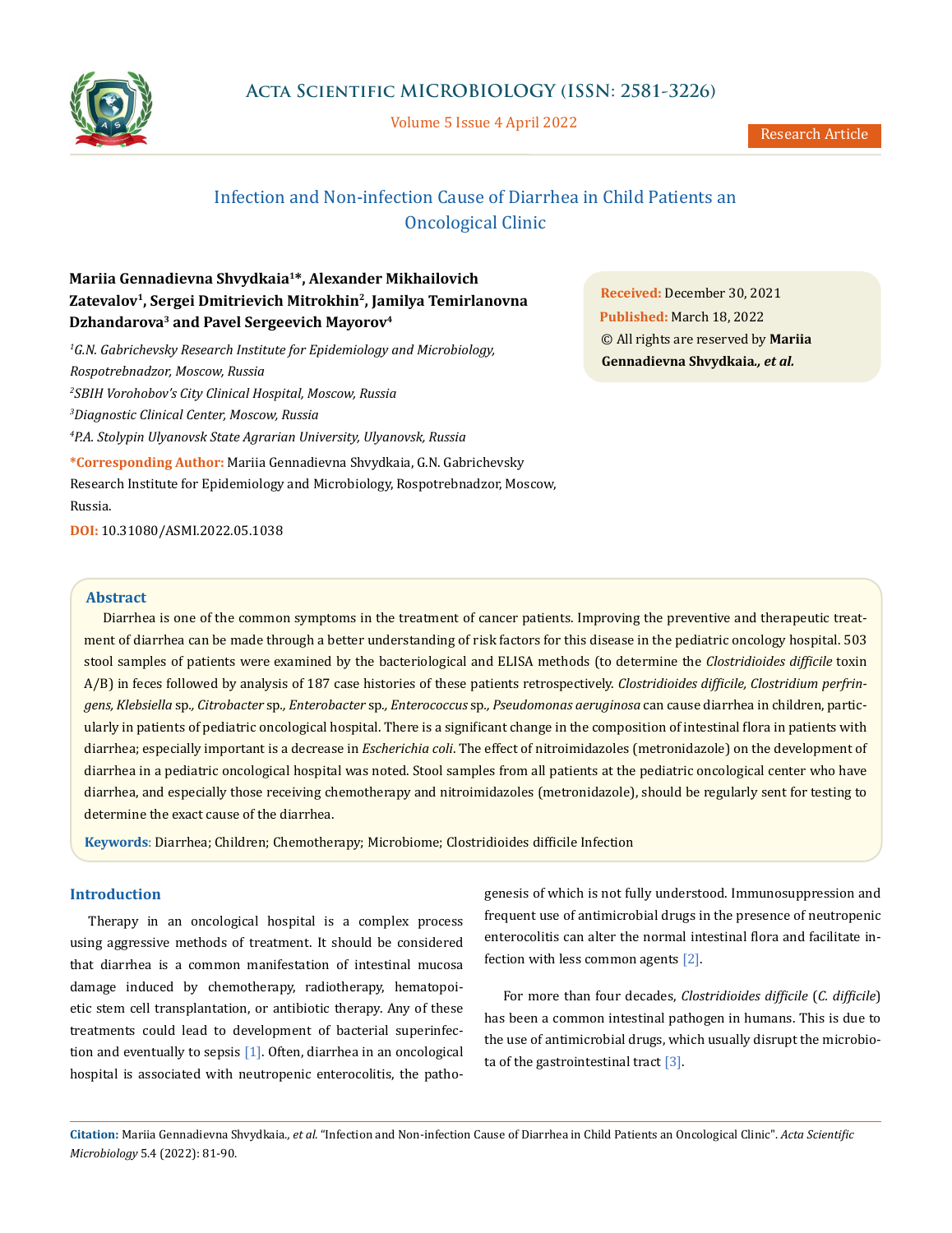With the use of antibiotics, there is a sharp change in the intestine microbial population, characterized by a decrease in microbial diversity, which is followed by colonization of the intestine with *C. difficile* that can lead to excessive growth of other aerobic and anaerobic opportunistic bacterial flora  $[4]$ . To date there is no univocal opinion whether coinfection with other microorganisms can affect the outcome of CDI  $[5]$ . In this study we investigated the microbiome of pediatric oncology patients with CDI in combination with other pathogens and describe part of the microbiome that could be isolated by cultivation.

Children who are undergoing treatment in oncological hospital often receive massive antibiotic therapy which results in dysbiosis and inflammation of the intestinal mucosa. But the problem is that in Russia there is no monitoring and tracking of anaerobic opportunistic intestinal flora, which means that antibiotic treatment is prescribed exclusively empirically.

At the same time, the carriage of toxigenic strains of *C. difficile* is widespread among children  $[6]$ , which is an additional risk factor for the development of *C. difficile*-associated enterocolitis in patients of pediatric oncological hospital. The significance of toxigenic *C. difficile* strains in children with no clinical manifestations of enterocolitis is unclear; opinions differ as to whether treatment should be prescribed [7].

Prolonged hospitalization of children in the oncological hospital as well as long and repeated courses of antibiotic treatment lead to formation of a resistant flora. Fecal carriage of resistant bacteria poses a potential risk of sepsis and increases mortality in immunosuppressed patients  $[1,8]$ . These data highlight the need for strict infection control to contain this potential reservoir of drugresistant infection [9].

In the United States, *Salmonella, Campylobacter*, and *Shigella* are the three most common bacteria that cause diarrhea among children - patients of oncological hospital; all these bacteria are identified by routine stool culture  $[10]$ . Determination of the type of pathogen common in each group of patients and typical for a given hospital will help to improve the methods of prevention and control of diseases. In Russia, this question remains open. Thus, it is necessary to study the etiology of intestinal complications in the form of enterocolitis in children at an oncological hospital for improving the quality of timely medical care.

# **Objective**

To determine the infectious and non-infectious etiology of diarrhea in children undergoing treatment in a pediatric oncological hospital.

#### **Materials and Methods**

The study included 503 stool samples (1 patient - 1 sample) from patients aged 0 to 18 years who were treated for their underlying disease at the Dmitry Rogachev National Medical Research Center of Pediatric Hematology, Oncology, and Immunology in the period from 2012 to 2015. Fifty-four patients with confirmed *C. difficile* infection (CDI); 403 - with diarrhea, but with a negative test for the presence of *C. difficile* A/B toxin (non-CDI); 46 patients - control group. For the purpose of study, the risk factors for the development of CDI, 187 case histories of patients from this group were analyzed retrospectively, among them: with CDI - 54, non-CDI - 87, control group - 46. All stool samples were examined by enzyme immunoassay (RIDASCREEN R-Biopharm, Germany) for the presence of *C. difficile* toxin A\B. In parallel, all studied samples were inoculated on solid nutrient media to cultivate aerobic intestinal flora: blood agar (Oxoid, UK), McConkie's medium (Oxoid, UK), Brilliance ESBL agar (Oxoid, UK), Brilliance agar for Salmonella (Oxoid, UK), VRE agar (Oxoid, UK), SS agar (Oxoid, UK), Salt mannitol agar (Chapman's medium) (Oxoid, UK), Sabouraud agar (Oxoid, UK). The inoculated Petri dishes were incubated at 37 ºC for 24-48 hours. For inoculation of anaerobic flora, liver broth and anaerobic agar with the addition of nitrocefin were used according to the manufacturer's protocol (Oxoid, UK). The material was incubated anaerobically using AnaeroGen 2.5L sachets with 2.5L jar (Thermo Scientific, Oxoid, UK) for 48 hours. Subsequent identification of the species of the colonies was carried out using MALDI-TOF spectrometry according to the manufacturer's protocol (Bruker Daltonic, Germany). The following discs were used to confirm ESBL: cefpodoxime and cefpodoxime/clavulanic acid (Oxoid, UK). The names of the antibiotics used in the treatment of the underlying disease were obtained from the patient's medical history. Data collection and calculations were performed using a laboratory information system (SGM Analytix, Sweden) and QlikView Personal Edition software (SGM Analytix Explorer, Sweden). The Pearson's goodness-of-fit test ( $\chi^2$ ) and the odds ratio with a confidence interval level of 95% were used to assess the statistical significance of the results for the study groups.

**Citation:** Mariia Gennadievna Shvydkaia*., et al.* "Infection and Non-infection Cause of Diarrhea in Child Patients an Oncological Clinic". *Acta Scientific Microbiology* 5.4 (2022): 81-90.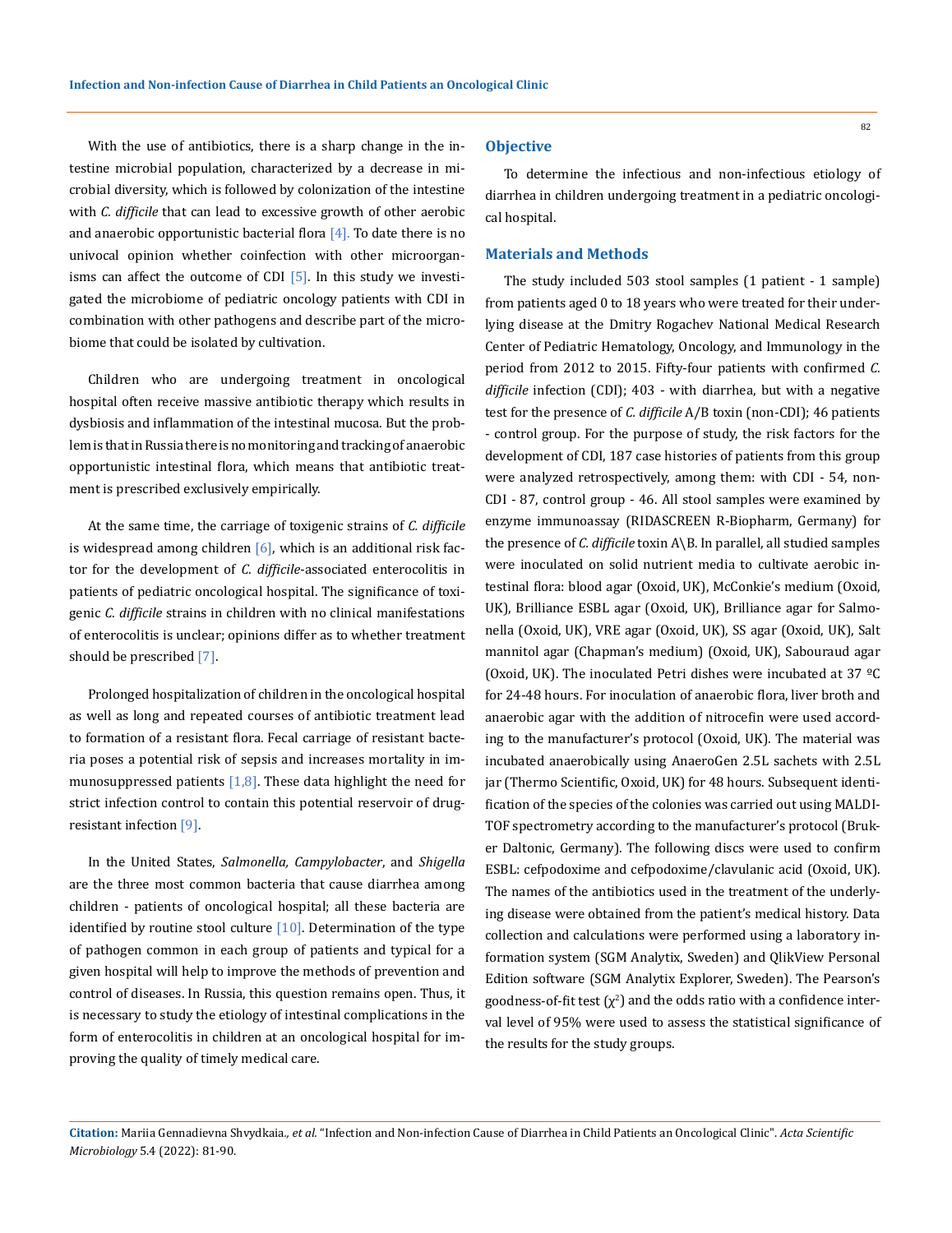#### **Results and Discussion**

Diarrhea is a common complication in children with cancer and can be caused by several factors [11].

The causes of diarrhea in patients of oncological hospital may be infectious pathogens such as *C. difficile*, *Clostridium perfringens*, *Clostridium* spp., *Bacteroids* spp., *Klebsiella* sp, *Candida* sp*.*, *Es. coli*, *Pseudomonas aeruginosa* and *Stenotrophomonas maltophilia*; non-infectious components, such as the type of treatment of the underlying disease, antibiotic therapy, diagnosis, length of hospitalization [12-15].

The fraction of toxigenic *C. difficile* strains in the structure of diarrhea in the children's oncological hospital constituted 11.8% for the period of our study (Table 1). According to the results of study in a Russian multidisciplinary hospital conducted by Boronina L.G. [16], the detection rate of *C. difficile* toxins in children with diarrheal syndrome reached 37.4%. The difference may be due to the fact pediatric oncology patients are at risk of developing CDI and receive empiric vancomycin and metronidazole therapy.

|                            | <b>CDI</b><br>$(n = 54)$ | non-CDI<br>$(n = 403)$ | <b>KG</b><br>$(n = 46)$ | $\chi^2$<br>CDI/<br>non-CDI | $\chi^2$<br>CDI/KG | $\chi^2$<br>non-<br>CDI/KG | <b>CDI</b><br><b>OR</b><br>(95%CI)        | non-CDI<br>OR<br>(95% CI)               |
|----------------------------|--------------------------|------------------------|-------------------------|-----------------------------|--------------------|----------------------------|-------------------------------------------|-----------------------------------------|
| C. difficile tox           | 54                       | $\Omega$               | $\overline{4}$          |                             |                    |                            |                                           |                                         |
| C. difficile non-tox       | $\boldsymbol{0}$         | 134                    | 10                      |                             |                    |                            |                                           |                                         |
| C. perfringens             | 7                        | 109                    | 6                       | 4.99 <sup>a</sup>           | $\mathbf{0}$       | 4.25 <sup>a</sup>          | 0.993<br>$(0.308 - 3.196)$                | $0.118^{a}$<br>$(0.038 - 0.368)$        |
| Other Clostridia           | 53                       | 213                    | 34                      | 40.16 <sup>a</sup>          | 12.9 <sup>a</sup>  | 7.4 <sup>b</sup>           | 18.706 <sup>a</sup><br>$(2.325 - 150.48)$ | $0.396b$ (0.199-0.786)                  |
| Bacteroides fragilis       | $\mathbf{1}$             | 22                     | $\boldsymbol{0}$        | 1.3                         | 0.86               | 2.64                       | B                                         | B                                       |
| Other Bacteroides          | 11                       | 61                     | 18                      | 0.98                        | 4.25 <sup>b</sup>  | 16.39 <sup>b</sup>         | 0.398 <sup>b</sup><br>$(0.164 - 0.967)$   | 0.277 <sup>b</sup><br>$(0.145 - 0.532)$ |
| Lactobacillus sp.          | 5                        | 56                     | 8                       | 0.89                        | 1.45               | 0.41                       | 0.485<br>$(0.147 - 1.601)$                | $0.767$ (0.340-1.728)                   |
| Pediococcus sp.            | $\mathbf{1}$             | 10                     | $\overline{c}$          | 0.08                        | 0.53               | 0.55                       | 0.415<br>$(0.036 - 4.732)$                | $0.560(0.119 - 2.637)$                  |
| Propionobacterium acnes    | $\theta$                 | 2                      | $\mathbf{0}$            | 0.27                        | $\Omega$           | 0.23                       | HP                                        | B                                       |
| Granulicatella sp.         | $\mathbf{0}$             | $\overline{c}$         | $\boldsymbol{0}$        | 0.27                        | $\Omega$           | 0.23                       | HP                                        | $\, {\bf B}$                            |
| Flavonifactor sp.          | 7                        | 12                     | $\mathbf{0}$            | 11.92a                      | 6.41 <sup>a</sup>  | 1.4                        | $\mathbf{B}$                              | $\, {\bf B}$                            |
| Veilonella sp.             | 10                       | 93                     | 10                      | 0.57                        | 0.16               | 0.04                       | 0.818<br>$(0.307 - 2.182)$                | 1.080 (0.516-2.259)                     |
| Fusobacterium<br>nucleatum | $\overline{2}$           | 9                      | $\mathbf{0}$            | 0.44                        | 1.74               | 1.04                       | $\overline{B}$                            | $\mathbf B$                             |
| Megamonas sp.              | $\mathbf{0}$             | $\mathbf{0}$           | $\overline{2}$          | $\mathbf{0}$                | 2.4                | 17.6 <sup>b</sup>          | HP                                        | $\mathbf{0}$                            |
| Megaspherae sp.            | $\mathbf{1}$             | 2                      | 2                       | 1.34                        | 0.53               | $6.94^{b}$                 | 0.415<br>$(0.036 - 4.732)$                | $0.110b$ (0.015-0.798)                  |
| Alishtipes sp.             | 2                        | $\overline{4}$         | 2                       | 2.7                         | 0.03               | 3.53                       | 0.846<br>$(0.114 - 6.257)$                | $0.221(0.039 - 1.239)$                  |
| Streptomyces sp.           | $\boldsymbol{0}$         | $\overline{2}$         | 2                       | 0.27                        | 2.4                | $6.94^{b}$                 | $\Omega$                                  | $0.110b$ (0.015-0.798)                  |
| Microbacter sp.            | $\mathbf{0}$             | $\mathbf{1}$           | $\mathbf{0}$            | 0.13                        | 0.03               | 0.11                       | HP                                        | $\, {\bf B}$                            |

**Citation:** Mariia Gennadievna Shvydkaia*., et al.* "Infection and Non-infection Cause of Diarrhea in Child Patients an Oncological Clinic". *Acta Scientific Microbiology* 5.4 (2022): 81-90.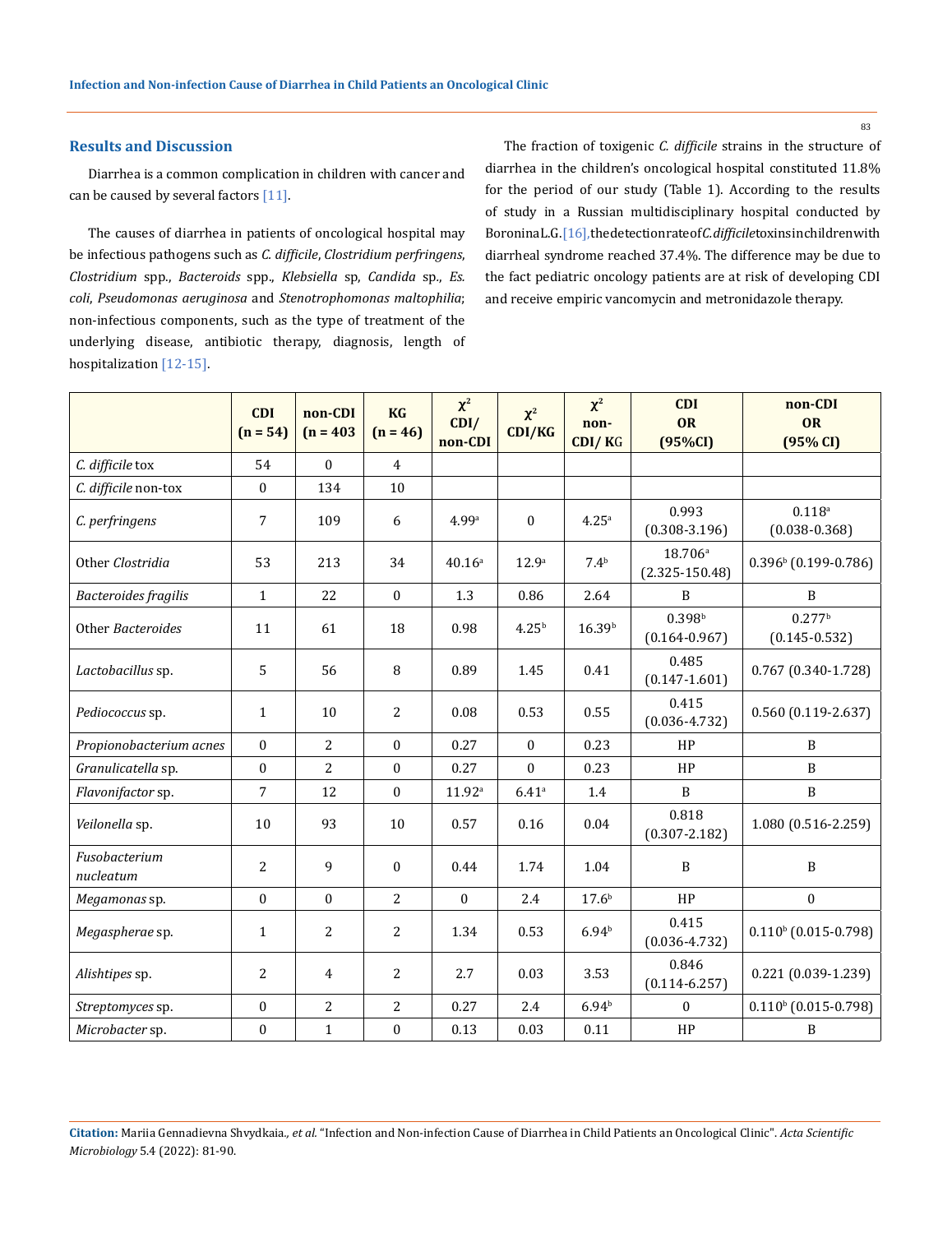| Blautia sp.                          | $\mathbf{0}$     | 3                | $\mathbf{0}$     | 0.4                  | 2.4                  | 0.34               | HP                                        | B                                |
|--------------------------------------|------------------|------------------|------------------|----------------------|----------------------|--------------------|-------------------------------------------|----------------------------------|
| Cuprivadus sp.                       | $\mathbf{0}$     | $\mathbf{1}$     | $\boldsymbol{0}$ | 0.13                 | 2.4                  | 0.11               | HP                                        | $\mathbf B$                      |
| Eubacterium sp.                      | $\mathbf{1}$     | $\overline{7}$   | $\boldsymbol{0}$ | $\mathbf{0}$         | 0.86                 | 0.81               | B                                         | B                                |
| Prevotella sp.                       | $\boldsymbol{0}$ | 12               | $\boldsymbol{0}$ | 1.65                 | 2.4                  | 1.41               | HP                                        | $\mathbf B$                      |
| Bifidobacter sp.                     | $\boldsymbol{0}$ | 3                | $\mathbf{1}$     | 0.4                  | 1.19                 | 0.96               | $\bf{0}$                                  | $0.337(0.034 - 3.313)$           |
| Peptostreptococcus sp.               | $\mathbf{0}$     | 5                | $\overline{c}$   | 0.68                 | 2.4                  | 2.6                | $\bf{0}$                                  | $0.276(0.052 - 1.467)$           |
| Es. coli                             | 18               | 166              | 26               | 1.222                | 5.421 <sup>b</sup>   | 3.965 <sup>b</sup> | 0.385 <sup>b</sup><br>$(0.171 - 0.867)$   | $0.539b(0.291-0.997)$            |
| Es coli ESBL                         | $\overline{7}$   | 79               | $\, 8$           | 1.37                 | 0.38                 | 0.13               |                                           |                                  |
| Klebsiella sp.                       | 24               | 106              | 4                | 7.70 <sup>a</sup>    | 15.74a               | 6.92a              | $7.875$ <sup>a</sup><br>$(2.483 - 24.97)$ | 3.747 <sup>a</sup> (1.312-10.70) |
| Klebsiella sp. ESBL                  | 11               | 54               | 2                | 1.89                 | $5.64$ <sup>a</sup>  | 3.1                | 5.628*<br>$(1.178 - 26.895)$              | 3.365<br>$(0.793 - 14.286)$      |
| Enterobacter sp.                     | 14               | 49               | 5                | 7.594a               | 3.659                | 0.065              | 2.870<br>$(0.946 - 8.710)$                | 1.135 (0.428-3.010)              |
| Enterobacter sp. ESBL                | 5                | 19               | 3                | 1.98                 | 0.25                 | 0.29               | 1.463<br>$(0.330 - 6.482)$                | $0.709(0.202 - 2.495)$           |
| Citrobacter sp.                      | 10               | 22               | $\overline{c}$   | 12.47a               | 4.724a               | 0.101              | 4.773<br>$(0.987 - 23.079)$               | 1.213 (0.275-5.339)              |
| Citrobacter sp. ESBL                 | $\overline{4}$   | 5                | $\boldsymbol{0}$ | $9.38^{a}$           | 3.55                 | 0.58               | B                                         | $\mathbf B$                      |
| Morganella sp.\Proteus<br>sp.        | $\overline{4}$   | 15               | $\overline{c}$   | 1.623                | 0.412                | 0.044              | 1.680<br>$(0.293 - 9.632)$                | $0.812(0.179-3.673)$             |
| Morganella spp.\ Proteus<br>sp. ESBL | $\mathbf{1}$     | 2                | 2                | 1.34                 | 0,53                 | $6.94^{b}$         | 0.415<br>$(0.036 - 4.732)$                | $0.110*$<br>$(0.015 - 0.798)$    |
| Salmonella sp.                       | $\mathbf{0}$     | $\overline{2}$   | $\boldsymbol{0}$ | 0.27                 | $\boldsymbol{0}$     | 0.23               | HP                                        | B                                |
| Pseudomonas aeruginosa               | $\mathbf{0}$     | 39               | 2                | $5.713^{b}$          | 2.396                | 1.413              | $\bf{0}$                                  | 2.250 (0.524-9.654)              |
| Pseudomonas<br>aeruginosa MDR        | $\mathbf{0}$     | 16               | $\overline{c}$   | 2.22                 | 2.4                  | 0.02               | $\bf{0}$                                  | $0.910(0.202 - 4.087)$           |
| Stenotrophomonas<br>maltophilia      | $\overline{2}$   | 6                | 2                | 1.35                 | 0.03                 | 1.93               | 0.846<br>$(0.114 - 6.257)$                | $0.332(0.065 - 1.698)$           |
| Acinetobacter sp.                    | $\boldsymbol{0}$ | 2                | 2                | $0.27\,$             | $2.4\,$              | $6.94^{\rm b}$     | $\Omega$                                  | $0.110b$ (0.015-0.798)           |
| Enterococcus sp.                     | 39               | 200              | 20               | $9.745$ <sup>a</sup> | $7.251$ <sup>a</sup> | 0.276              | 3.12 <sup>a</sup><br>$(1.346 - 7.232)$    | 1.182 (0.633-2.208)              |
| Enterococcus sp. VRE                 | $\overline{3}$   | 30               | $\boldsymbol{0}$ | 0.25                 | 2.63                 | 3.67               | B                                         | B                                |
| Staphylococcus aureus                | $\boldsymbol{0}$ | 3                | $\boldsymbol{0}$ | $0.4\,$              | $\boldsymbol{0}$     | 0.34               | HP                                        | $\mathbf B$                      |
| Staphylococcus sp.                   | $\overline{4}$   | 16               | 0                | 1.344                | 3.549                | 1.894              | B                                         | B                                |
| Stpeptococcus sp.                    | $\boldsymbol{0}$ | $\boldsymbol{6}$ | $\overline{c}$   | 0.81                 | 2.4                  | 1.93               | $\mathbf{0}$                              | $\, {\bf B}$                     |
| Candida sp.                          | $\boldsymbol{6}$ | 26               | $\overline{c}$   | 1.59                 | 1.54                 | 0.31               | 2.750<br>$(0.527 - 14.34)$                | 1.517 (0.348-6.610)              |
| Mold fungi                           | $\boldsymbol{0}$ | $\mathbf{1}$     | $\boldsymbol{0}$ | 0.13                 | 2.4                  | 0.11               | HP                                        | B                                |
| Bacillus sp.                         | $\mathbf{1}$     | 5                | $\mathbf{2}$     | $0.14\,$             | 0.53                 | 2.6                | 0.415<br>$(0.036 - 4.732)$                | $0.276(0.052 - 1.467)$           |

**Citation:** Mariia Gennadievna Shvydkaia*., et al.* "Infection and Non-infection Cause of Diarrhea in Child Patients an Oncological Clinic". *Acta Scientific Microbiology* 5.4 (2022): 81-90.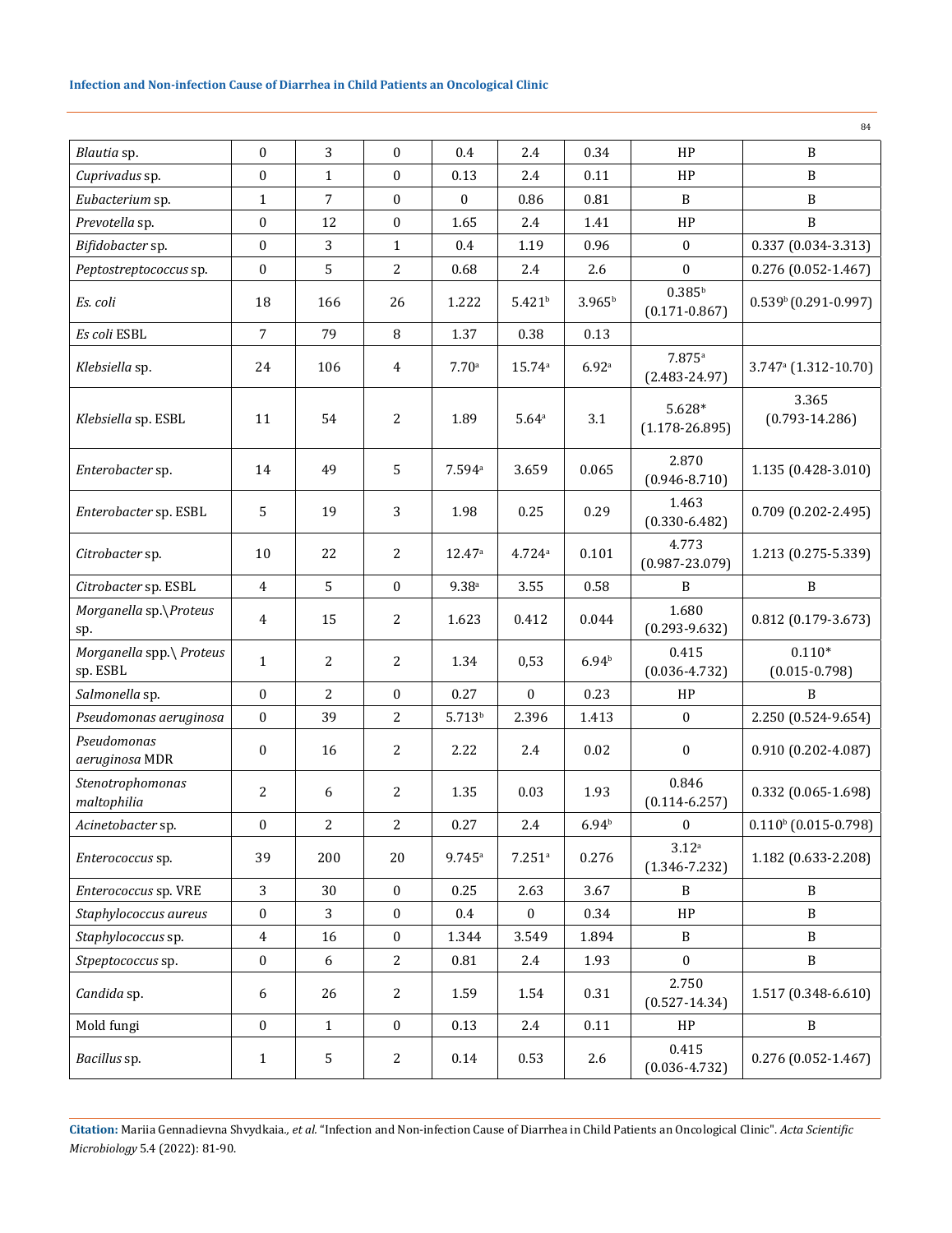|                     |  |               |      |      |    | 85 |
|---------------------|--|---------------|------|------|----|----|
| Haemophilus sp.     |  | 2.81          | 0.86 | 0.11 |    |    |
| Corynebacterium sp. |  | $\sim$<br>U.4 |      | 0.34 | HP |    |

**Table 1:** Comparative characteristics of aerobic and anaerobic flora in diarrhea of various etiology in patients of pediatric oncological hospital.

a - value corresponding to an increase in the frequency of occurrence of the microorganism, p < 0.05;

 $\overline{b}$  - value corresponding to a decrease in the frequency of occurrence of the microorganism;  $p < 0.05$ ;

n - Group Size; *C difficile* tox - toxigenic strains of *C difficile; C difficile* non-tox - nontoxigenic strains of *C difficile;* CDI - *C. difficile* infection; non-CDI - diarrhea caused by other etiological factors; CG - Control Group; *НР - undefined result; B - chance tends to infinity without a confidence interval; 0 - chance tends to zero without a confidence interval; χ<sup>2</sup> - Pearson Criterion; OR (95% CI) - Odds Ratio.* 

Our study showed that 8.7% of children undergoing treatment in an oncological hospital, were asymptomatic carriers of toxigenic strains (Table 1). At the same time European data  $[6]$ show quite different numbers – 15 - > 54%, which correspond to much higher levels of toxigenic strains than those presented by us. Perhaps this difference is due to the detection method. In Russian microbiological laboratories one method is mostly used for CDI diagnostics, while the European Society of Microbiologists (ESC-MID) recommends the use of a two-stage diagnostic algorithm  $[17]$ .

Among patients with diarrhea, the carriage of nontoxigenic *C. difficile* strains was detected in 29.3% of patients (Table 1). According to Nagaro [18] nontoxigenic strains of *C. difficile* can have a protective effect and reduce the likelihood of infection with toxigenic strains. However, according to Polish researchers [19] nontoxigenic strains can cause nosocomial diarrhea, as well as horizontal gene transfer from the bacterial pathogenicity locus converting nontoxigenic *C. difficile* into toxicogenic strains [20]. Thus, now there is no consensus regarding the role of nontoxigenic *C. difficile* strains in the human microbiome. Our study shows that the carriage of nontoxigenic strains among children in the oncological hospital is quite widespread and requires monitoring, and this problem needs further research.

Gut microbiota may be a potential contributor to severe CDI [21]. After treatment with antibiotics, susceptibility to colonization by *C. difficile* strains is associated with a decrease in bacterial diversity, an increase in proteobacteria, and a decrease in the number of Bacteroides  $[22]$ . On the other hand, it was shown by means of statistical modeling that the loss of Bacteroides, *Lachnospiraceae*, and *Ruminococcaceae* was associated with CDI in humans [23],

which is consistent with our data. In the accompanying flora in CDI (Table 1) we noted an increase in opportunistic flora: other *Clostridia*, *Flavonifactor* sp*., Klebsiella* sp*., Citrobacter* sp*., Enterococcus* sp*.,* with a simultaneous decrease in the normal intestinal flora - *Es. coli* and other Bacteroides in comparison with the control group. At the same time, we found the following changes in the structure of flora in absence of CDI: an increase in *Clostridium perfringens, Klebsiella sp*. and a decrease in other clostridia, other bacteroids, *Megamonas* spp*., Megaspherae* sp*., Streptomyces* sp*., Escherichia coli, Acinetobacter* sp.(Table 1).

Lawley T.D., *et al.* [24] identified *Klebsiella* sp*., Proteus* sp*.* and *Enterococcus* sp. in the microbiota of patients with CDI. Our results are concurrent with these data, except for the identification of *Proteus* sp*.* This is due to the peculiarities of the growth of this microorganism on anaerobic agar - the phenomenon of swarming. The results of analysis that did not lead to the isolation of the pure cultures of anaerobic bacteria were excluded from the study.

*C. difficile* promotes colonization of the intestine in young children by *Klebsiella* [25], which, as a concomitant pathogen, possibly leads to the development of severe forms of CDI [6]. Fisher., *et al.* report *Klebsiella* sp. is excreted with a high frequency in the presence of hemorrhagic antibiotic-associated enterocolitis not associated with *C. difficile* [26]. In our study, a statistically significant increase in *Klebsiella* sp. was noted in both groups (CDI and non-CDI) in comparison with the control group. Also, we detected an increase in *Klebsiella* sp. in patients with CDI versus non-CDI patients (Table 1). Our data show that the role of *Klebsiella*  sp. is underestimated in the structure of diarrhea in the pediatric oncological hospital, and, therefore, additional monitoring of this nosology is required.

**Citation:** Mariia Gennadievna Shvydkaia*., et al.* "Infection and Non-infection Cause of Diarrhea in Child Patients an Oncological Clinic". *Acta Scientific Microbiology* 5.4 (2022): 81-90.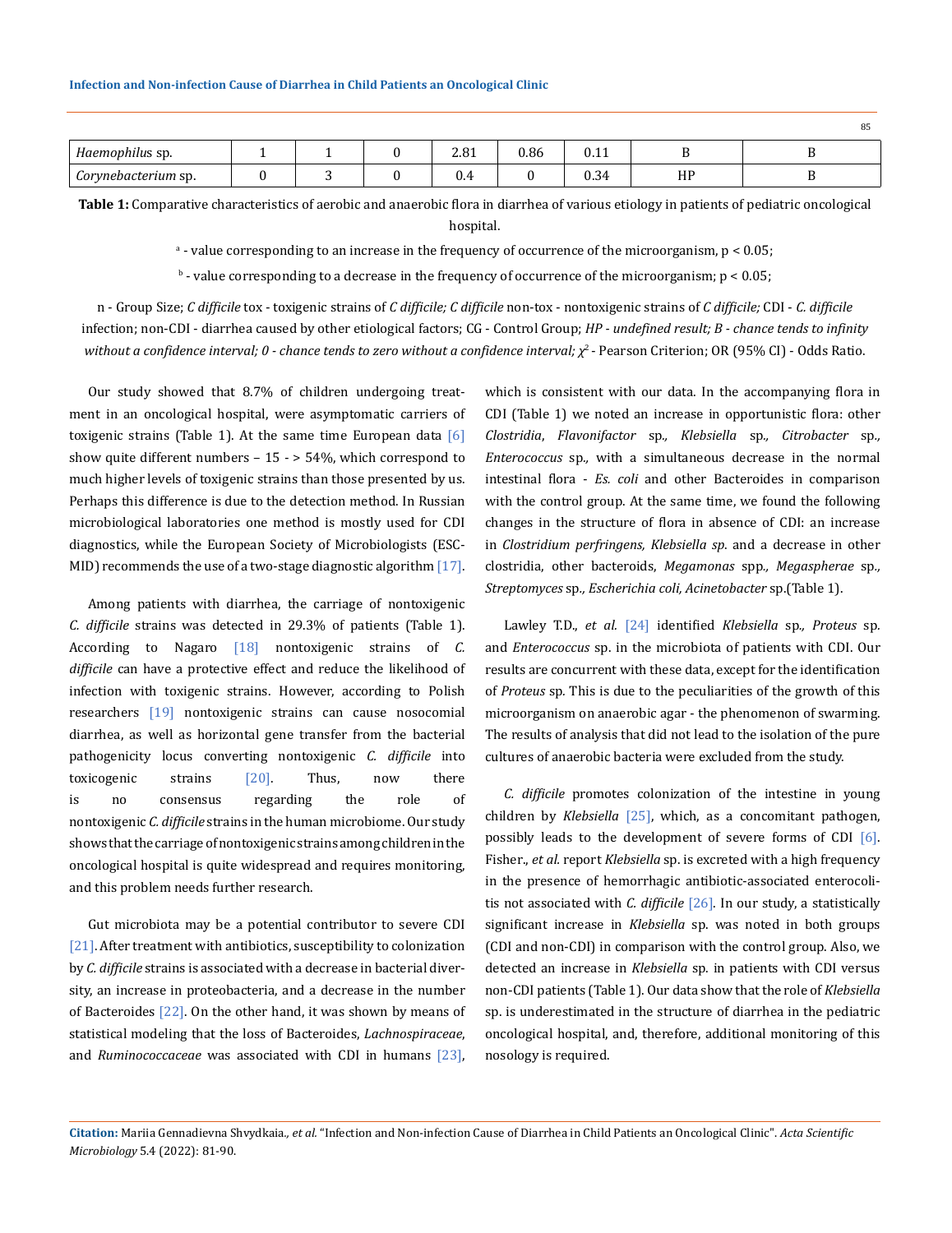According to Sherief., *et al*. the most common pathogen along with *Klebsiella* sp. is *Candida* sp*.* [11]. In our study, *Candida* sp*.* was isolated from a small percentage of patients from all the studied groups (Table 1). This is due to the fact 44.9% of children received antifungal therapy (Table 3). *Stenotrophomonas maltophilia* was also rarely isolated from the intestines of cancer patients in our hospital. This is explained by the widespread administration of trimethoprim/sulfamethoxazole (biseptol) to cancer patients for the prevention of Pneumocystis pneumonia. 47.1% of all patients were treated with this drug, which is the antibiotic of choice for the treatment of *Stenotrophomonas maltophilia* (Table 3).

*Salmonella* spp*., Staphylococcus aureus, Clostridium perfringens* are pathogens associated with cases of diarrhea  $[27]$ . We did not obtain the statistically significant confirmation that *Salmonella* spp. and *Staphylococcus aureus* are associated with diarrhea (Table1). Perhaps this is due to the strict infection control of all children admitted to the oncological hospital for treatment. On the contrary, we found *Clostridium perfringens* in most cases of patients with diarrhea (Table 1). At the moment, identification of this pathogen is not included in the routine practice of the microbiological laboratory in the children's oncological hospital.

A statistically significant decrease in the frequency of occurrence of such microorganisms as *Pseudomonas aeruginosa* and *Clostridium perfringens* and an increase in *Clostridium* sp*., Flavonifactor* sp*., Klebsiella* sp*., Citrobacter* sp*., Enterobacter*  sp*., and Enterococcus* sp*.* were found in patients with CDI versus non-CDI patients. Comparison of CDI patients with the control group gave similar results apart from 2 microorganisms - *Pseudomonas aeruginosa and Enterobacter* sp. (Table1).

Ueda., *et al*. [28] showed that biochemical derivatives produced by Pseudomonas aeruginosa exhibit high activity against *C. difficile.* In our study no *Pseudomonas aeruginosa* strains were detected in patients with CDI (p <0.05), which may be considered as a clinical confirmation of results obtained by Ueda., *et al.* that is of great importance for the cancer patients (Table 1). Thus, it is possible that studying the roles and interaction of *Pseudomonas aeruginosa* and *C. difficile* will help to improve the methods of prevention and treatment of these infections.

In a study by Vervoort., *et al.* gram-negative ESBL strains were detected in 37% of stool samples from patients with diarrhea. Patients infected with *C. difficile* showed a significantly higher incidence of intestinal colonization with ESBL strains compared with patients not infected with *C. difficile* (62% versus 31%) [9]. In our study, ESBL strains were identified in 40.9% of cases (Table 1). We found no statistically significant difference in the rate of intestinal colonization with resistant strains among patients with CDI, non-CDI diarrhea and the control group with the exception of an increased proportion of *Klebsiella* sp*. ESBL* and *Citrobacter*  sp*. ESBL* in patients with CDI (Table 1). Perhaps this is due to the mandatory screening of resistant flora for all patients newly admitted to the pediatric oncological hospital. At the same time, the fraction of all resistant strains reached almost 50%, which presents certain difficulties in treating the underlying disease and shows the need to tighten the infection control.

According to Krishnamurthi., *et al*. chemotherapy-induced diarrhea is a common problem in cancer patients in the United States [10]. Our data (Table 2) are consistent with this study - diarrhea was observed in patients with CDI and in non-CDI patients who underwent the chemotherapy treatment. The impact of the other risk factors on diarrhea development (diagnosis, age, other methods of treatment of the underlying disease) did not show statistically reliable data, which does not agree with the study of L.N. Mazankova. and S.G. Perlovskaya [15]. Perhaps this is due to the difference in protocols for the cancer treatment as well as to distinct approaches to antibiotic therapy.

|           |           | <b>CDI</b><br>$(n = 54)$ | non-CDI<br>$(n = 87)$ | <b>KG</b><br>$(n = 46)$ | <b>OR</b><br>(95% CI) CDI/KG | <b>OR</b><br>(95% CI) non-CDI<br>/KG |
|-----------|-----------|--------------------------|-----------------------|-------------------------|------------------------------|--------------------------------------|
| Diagnosis | Lymphomas | 5                        | 7                     | 2                       | 2.245<br>$(0.414 - 12.162)$  | 1.770<br>$(0.353 - 8.880)$           |
|           | Leukemia  | 28                       | 44                    | 16                      | 2.019 (0.900-4.531)          | 1.919<br>$(0.917 - 4.014)$           |
|           | MN        | 12                       | 18                    | 8                       | 1.357 (0.501-3.676)          | 2.375<br>$(0.919 - 6.138)$           |

**Citation:** Mariia Gennadievna Shvydkaia*., et al.* "Infection and Non-infection Cause of Diarrhea in Child Patients an Oncological Clinic". *Acta Scientific Microbiology* 5.4 (2022): 81-90.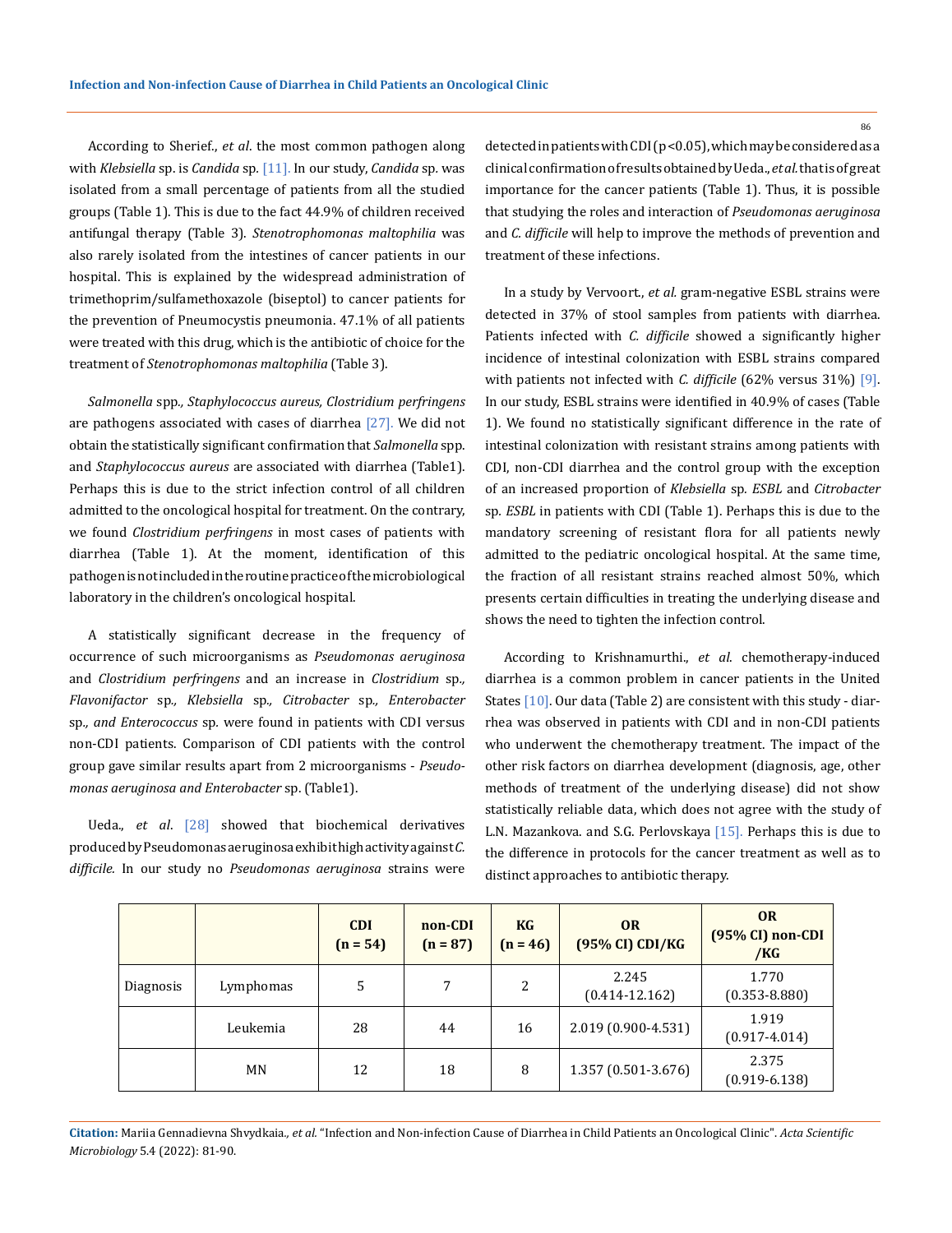|           | AA                             | $\overline{2}$  | 5            | 9              | 0.158<br>$(0.032 - 0.775)$ * | 0.251<br>$(0.079 - 0.800)*$ |
|-----------|--------------------------------|-----------------|--------------|----------------|------------------------------|-----------------------------|
|           | <b>IDS</b>                     | $7\overline{ }$ | 10           | 11             | $0.474(0.167 - 1.346)$       | 0.413<br>$(0.161 - 1.063)$  |
|           | Examination                    | $\Omega$        | 3            | $\Omega$       | HP                           | B                           |
| Age       | 0-1 years                      | 5               | 5            | $\Omega$       | B                            | B                           |
|           | 1-5 years                      | 21              | 51           | 24             | 0.583<br>$(0.263 - 1.293)$   | 1.299<br>$(0.633 - 2.665)$  |
|           | 5 years+                       | 28              | 31           | 22             | 1.175<br>$(0.535 - 2.581)$   | 0.604<br>$(0.292 - 1.248)$  |
| Treatment | <b>CT</b>                      | 30              | 22           | 13             | 3.173<br>$(1.374 - 7.326)^*$ | 0.859<br>$(0.385 - 1.919)$  |
|           | <b>RT</b>                      | 3               | $\mathbf{0}$ | $\overline{2}$ | 1.294<br>$(0.207 - 8.101)$   | $\boldsymbol{0}$            |
|           | <b>HSCT</b><br>(up to 1 month) | 7               | 27           | 14             | 0.340<br>$(0.124 - 0.937)$   | 1.029<br>$(0.474 - 2.233)$  |
|           | <b>HSCT</b><br>$(1-6$ month)   | 11              | 28           | 8              | 1.215<br>$(0.443 - 3.336)$   | 2.254<br>$(0.930 - 5.463)$  |
|           | Examination                    | 3               | 10           | 9              | 0.242<br>$(0.061 - 0.955)$ * | 0.534<br>$(0.200 - 1.426)$  |
| Sex       | Male                           | 28              | 59           | 32             | 0.471<br>$(0.207 - 1.074)$   | 0.922<br>$(0.426 - 1.996)$  |
|           | Female                         | 26              | 28           | 14             | 2.122<br>$(0.931 - 4.840)$   | 1.085<br>$(0.501 - 2.349)$  |

**Table 2:** Assessment of risk factors for diarrhea development at pediatric oncological hospital.

n - Group Size; CDI - C Difficile Infection; non-CDI - Diarrhea Caused by Other Etiological Factors; CG - Control Group; MN - Malignant Neoplasm; AA - Aplastic Anemia; IDS - Immunodeficiency State; CT - Chemotherapy; RT - Radiation Therapy; HSCT - Hematopoietic Stem Cell Transplantation; НР - Undefined Result; B - Chance Tends to Infinity Without a Confidence Interval; 0 - Chance Tends to zero without a confidence interval; OR> 1 - high probability of detecting a risk factor for diarrhea; OR <1 - high probability of detecting a risk factor with normal stool;  $*$  - Statistical Reliability p <0.05;  $\chi^2$ - Pearson criterion; OR (95% CI) - odds ratio.

According to our results, CDI was detected in the group of children 0-1 years old (Table 2). This finding differs significantly from international data stating that children under one year old are mainly carriers of CDI and do not get the disease [29]. Thus, our study demonstrated that this issue in pediatric oncology has not been fully studied because there is no unequivocal opinion on this subject in the scientific community.

It is known that treatment with antibiotics increases the risk of developing CDI in any of the control groups. Thus, administration of fluoroquinolones - the most used class of antibiotics, followed by penicillins and cephalosporins [30,31] - presents the risk of

diarrhea development in hospitalized patients, which is consistent with our data. Statistical analysis showed that the chance of CDI development is higher in the case of treatment with the following classes of antibiotics: carbapenems, cephalosporins, sulfonamides, nitroimidazoles (metronidazole), glycopeptides, penicillins, and the chance of developing of non-CDI is higher in the case of the use of antibiotics of the nitroimidazole class (metronidazole) and penicillins (Table 3). Nitroimidazoles (metronidazole) and glycopeptides (vancomycin) are the main drugs for the treatment of CDI [32]. Our data demonstrate that nitroimidazoles (metronidazole) act as a risk factor for diarrhea development in CDI and non-CDI patients. This is probably because

**Citation:** Mariia Gennadievna Shvydkaia*., et al.* "Infection and Non-infection Cause of Diarrhea in Child Patients an Oncological Clinic". *Acta Scientific Microbiology* 5.4 (2022): 81-90.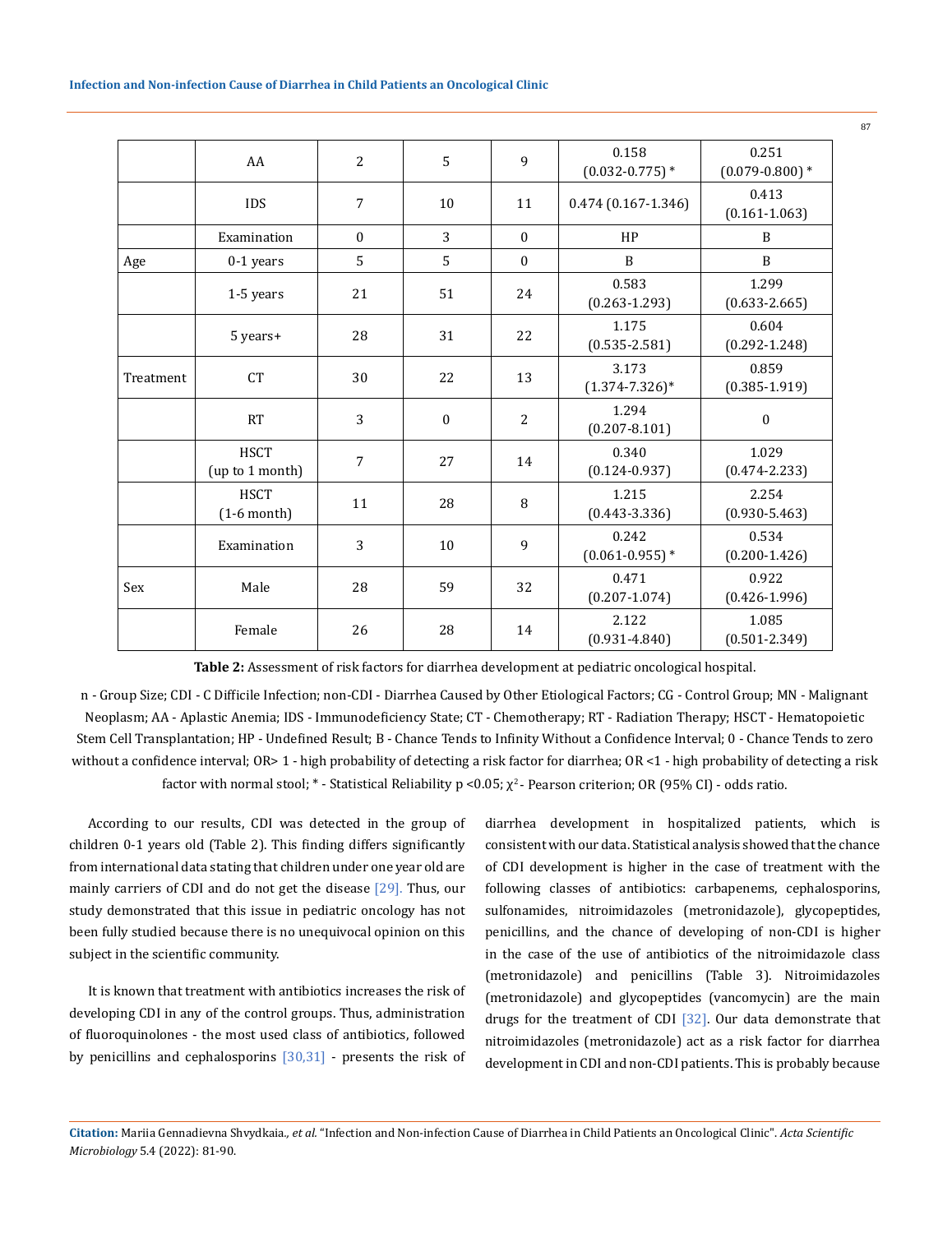this drug has been used in clinical practice for a long time and antibiotic resistance to it has formed already. According to Tereshchenko., *et al*. more than 80% of strains of anaerobic microorganisms are resistant to metronidazole [33]. It is interesting to note, that patients treated with glycopeptides (vancomycin) are also at risk of developing CDI, which is associated with the route of drug administration [34]. The patients of the pediatric oncological hospital received this drug intravenously for treatment of the underlying disease. Another trend that was observed is that CDI development decreases with the use of antimycotics, which contradicts the data presented above. Perhaps this is due to the peculiarities of the treatment of the underlying disease as well as the administration of antimycotics in combination with anti-anaerobic drugs.

|                                   | CDI $(n = 54)$ | non-CDI<br>$(n = 87)$ | <b>KG</b><br>$(n = 46)$ | $\chi^2$ | <b>OR</b><br>[95% CI] CDI/KG | <b>OR</b><br>(95% CI) non-CDI<br>$/$ KG |
|-----------------------------------|----------------|-----------------------|-------------------------|----------|------------------------------|-----------------------------------------|
| Carbapenems                       | 27             | 17                    | 8                       | 18.696*  | 4.750<br>$(1.873 - 12.045)$  | 1.154<br>$(0.456 - 2.919)$              |
| Cephalosporins                    | 20             | 11                    | 7                       | 13.226*  | 3.277 (1.235-8.696)          | 0.806<br>$(0.290 - 2.244)$              |
| Aminoglycosides                   | 16             | 10                    | 6                       | 8.438*   | 2.807 (0.994-7.926)          | 0.866<br>$(0.293 - 2.554)$              |
| Sulfonamides<br>(Biseptol)        | 49             | 23                    | 16                      | 58.992*  | 18.375<br>$(6.103 - 55.324)$ | 0.674<br>$(0.312 - 1.457)$              |
| Nitroimidazole<br>(Metronidazole) | 34             | 38                    | 9                       | 19.062*  | 6.989<br>$(2.801 - 17.436)$  | 3.188<br>$(1.373 - 7.405)$              |
| Oxazolidinones<br>(Linezolid)     | 5              | 5                     | 2                       | 1.119    | 2.245<br>$(0.414 - 12.162)$  | 1.341<br>$(0.250 - 7.200)$              |
| Fluroquinolones                   | 15             | 11                    | 7                       | 5.499    | 2.143<br>$(0.788 - 5.830)$   | 0.806<br>$(0.290 - 2.244)$              |
| Without antibiotics               | 4              | 10                    | 8                       | 2.397    | 0.380<br>$(0.106 - 1.356)$   | 0.617<br>$(0.225 - 1.690)$              |
| Glycopeptides (Vancomycin)        | 35             | 26                    | 10                      | 24.083*  | 6.632<br>$(2.707 - 16.246)$  | 1.534<br>$(0.664 - 3.546)$              |
| Macrolides/azalide                | 12             | 7                     | 8                       | 5.851    | 1.357<br>$(0.501 - 3.676)$   | 0.416<br>$(0.140 - 1.231)$              |
| Penicillins                       | 24             | 22                    | 4                       | 16.38*   | 8.400<br>$(2.640 - 26.731)$  | 3.554 (1.144-<br>11.044)                |
| Nitrofuran (Enterofuryl)          | 6              | 2                     | $\Omega$                | 9.045*   |                              |                                         |
| Polypeptide (Colistin)            | 6              | 6                     | 4                       | 0.758    | 1.313<br>$(0.347 - 4.969)$   | 0.778<br>$(0.208 - 2.908)$              |
| Antifungals                       | 10             | 44                    | 30                      | 30.923*  | 0.121<br>$(0.048 - 0.303)$   | 0.546<br>$(0.261 - 1.142)$              |

**Table 3:** Influence of different groups of antibiotics on the development of diarrhea at pediatric oncological hospital.

n - Group Size; CDI - C. Difficile Infection; non-CDI - Diarrhea caused by other etiological factors; KG - Control Group; \* - Statistical Reliability  $p < 0.05$ ;  $\chi^2$  - Pearson Criterion; OR (95% CI) - Odds Ratio.

**Citation:** Mariia Gennadievna Shvydkaia*., et al.* "Infection and Non-infection Cause of Diarrhea in Child Patients an Oncological Clinic". *Acta Scientific Microbiology* 5.4 (2022): 81-90.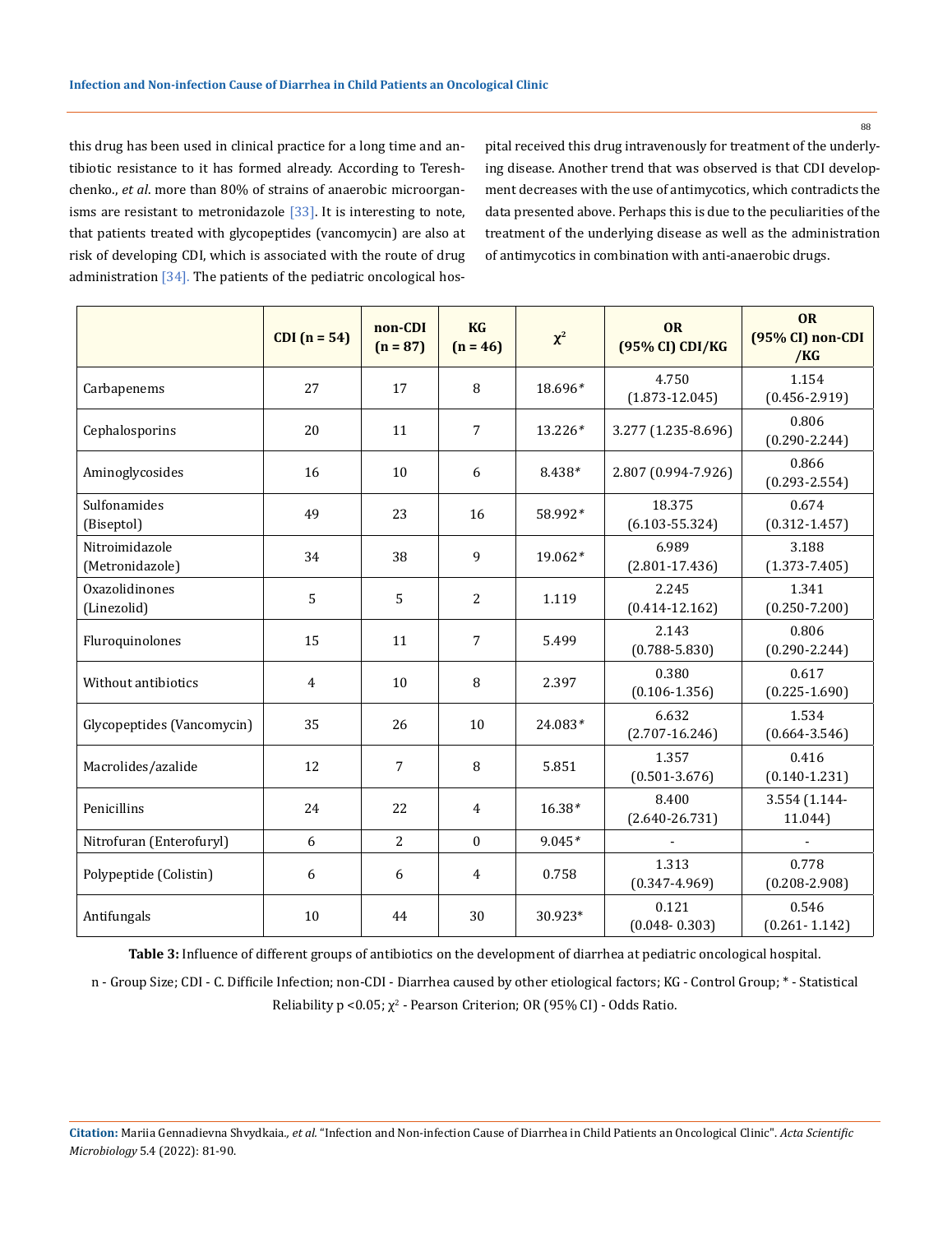# **Conclusion**

From the foregoing, the causes of diarrhea in the children's oncological hospital remain poorly understood. The role of bacteria as a factor in the development of loose stools needs to be investigated more thoroughly. Antibiotic using against anaerobic flora can cause antibiotic-associated diarrhea.

The improvement of methods for the prevention and treatment of diarrhea in the children's oncological hospital must necessarily include the corresponding analyses in a bacteriological laboratory, particularly study of bacterial cultures. This project raises many issues that remain unresolved and require monitoring, control and additional study.

# **Acknowledgments**

We thank A. V. Tutelyan for research assistance.

#### **Conflict of Interest**

Authors declare there is not any financial interest or any conflict of interest.

#### **Bibliography**

- 1. Qasim A., *et al*[. "Neutropenic Enterocolitis \(Typhlitis\)". Stat-](https://www.ncbi.nlm.nih.gov/books/NBK551577/)[Pearls. Treasure Island \(FL\): StatPearls Publishing \(2020\).](https://www.ncbi.nlm.nih.gov/books/NBK551577/)
- 2. Buchheidt D., *et al*[. "Diagnosis and treatment of documented](https://pubmed.ncbi.nlm.nih.gov/13680171/)  [infections in neutropenic patients recommendations of the In](https://pubmed.ncbi.nlm.nih.gov/13680171/)[fectious Diseases Working Party \(AGIHO\) of the German Soci](https://pubmed.ncbi.nlm.nih.gov/13680171/)[ety of Hematology and Oncology \(DGHO\)".](https://pubmed.ncbi.nlm.nih.gov/13680171/) *Annals of Hematology* [82 \(2003\): S127-S132.](https://pubmed.ncbi.nlm.nih.gov/13680171/)
- 3. Lim SC., *et al*. "*[Clostridium difficile](https://www.clinicalmicrobiologyandinfection.com/article/S1198-743X(19)30559-2/fulltext)* and One Health". *Clinical Mi[crobiology and Infection](https://www.clinicalmicrobiologyandinfection.com/article/S1198-743X(19)30559-2/fulltext)* 26.7 (2019): 857-863.
- 4. DicksL MT., *et al*. "*[Clostridium difficile](https://pubmed.ncbi.nlm.nih.gov/30084095/)*, the Difficult "Kloster" Fuelled by Antibiotics". *[Current Microbiology](https://pubmed.ncbi.nlm.nih.gov/30084095/)* 76.6 (2019): [774-782.](https://pubmed.ncbi.nlm.nih.gov/30084095/)
- 5. Shafiq M., *et al*[. "Effects of co-infection on the clinical outcomes](https://doi.org/10.1186/s13099-020-00348-7)  of *[Clostridium difficile](https://doi.org/10.1186/s13099-020-00348-7)* infection". *Gut Pathogen* 12.9 (2020).
- 6. Lees EA., *et al*. "LeesThe role of *[Clostridium difficile](https://link.springer.com/article/10.1007/s10096-016-2639-3)* in the pae[diatric and neonatal gut - a narrative review".](https://link.springer.com/article/10.1007/s10096-016-2639-3) *European Jour[nal of Clinical Microbiology and Infectious Diseases](https://link.springer.com/article/10.1007/s10096-016-2639-3)* 35 (2016): [1047-1057.](https://link.springer.com/article/10.1007/s10096-016-2639-3)
- 7. Lees EA., *et al*[. "Characterization of Circulating](https://pubmed.ncbi.nlm.nih.gov/31876614/) *Clostridium difficile* [Strains, Host Response and Intestinal Microbiome in](https://pubmed.ncbi.nlm.nih.gov/31876614/)  [Hospitalized Children With Diarrhea".](https://pubmed.ncbi.nlm.nih.gov/31876614/) *The Pediatric Infectious Disease Journal* 39.3 (2020): 221-228.
- 8. de Oliveira Costa P., *et al*[. "Infection with multidrug-resistant](https://doi.org/10.1016/j.jped.2014.11.009)  [gram-negative bacteria in a pediatric oncology intensive](https://doi.org/10.1016/j.jped.2014.11.009)  [care unit: risk factors and outcomes".](https://doi.org/10.1016/j.jped.2014.11.009) *Jornal de Pediatria* 91.5 [\(2015\): 435-441.](https://doi.org/10.1016/j.jped.2014.11.009)
- 9. Vervoort J., *et al*[. "High rates of intestinal colonisation with flu](https://doi.org/10.1007/s10096-014-2193-9)[oroquinolone-resistant ESBL-harbouring Enterobacteriaceae](https://doi.org/10.1007/s10096-014-2193-9)  [in hospitalised patients with antibiotic-associated diarrhoea".](https://doi.org/10.1007/s10096-014-2193-9)  *[European Journal of Clinical Microbiology and Infectious Dis](https://doi.org/10.1007/s10096-014-2193-9)eases* [33 \(2014\): 2215-2221.](https://doi.org/10.1007/s10096-014-2193-9)
- 10. Krishnamurthi SS., *et al*. "Management of acute chemotherapy-related diarrhea". *UpToDate* (2019).
- 11. Sherief LM., *et al*[. "Diarrhea in neutropenic children with can](https://pubmed.ncbi.nlm.nih.gov/22988351/)[cer: An Egyptian center experience, with emphasis on neutro](https://pubmed.ncbi.nlm.nih.gov/22988351/)penic enterocolitis". *[Indian Journal of Medical and Paediatric](https://pubmed.ncbi.nlm.nih.gov/22988351/)  Oncology* [33.2 \(2012\): 95-101.](https://pubmed.ncbi.nlm.nih.gov/22988351/)
- 12. Nesher L., *et al*[. "Neutropenic enterocolitis, a growing concern](https://pubmed.ncbi.nlm.nih.gov/23196957/)  [in the era of widespread use of aggressive chemotherapy".](https://pubmed.ncbi.nlm.nih.gov/23196957/)  *[Clinical Infectious Diseases](https://pubmed.ncbi.nlm.nih.gov/23196957/)* 56.5 (2013): 711-717.
- 13. Kaito S., *et al*[. "Fatal Neutropenic Enterocolitis Caused by Ste](https://pubmed.ncbi.nlm.nih.gov/23196957/)[notrophomonas maltophilia: A Rare and Underrecognized En](https://pubmed.ncbi.nlm.nih.gov/23196957/)tity". *Internal Medicine* [56.5 \(2013\): 711-717.](https://pubmed.ncbi.nlm.nih.gov/23196957/)
- 14. Sukhwani KS., *et al*. "Clinical Profile of *[Clostridium difficile](http://dx.doi.org/10.7869/tg.487)* As[sociated Diarrhea: A study from Tertiary Care Centre of South](http://dx.doi.org/10.7869/tg.487)  India". *[Tropical Gastroenterology](http://dx.doi.org/10.7869/tg.487)* 39.3 (2018): 135-141.
- 15. Mazankova LN., *et al*[. "Antibiotic-associated Diarrhea and Cl.](https://doi.org/10.22627/2072-8107-2015-14-2-30-34)  [difficile-infection in Children: Risk Factors".](https://doi.org/10.22627/2072-8107-2015-14-2-30-34) *Children Infections* [14.2 \(2015\): 29-34.](https://doi.org/10.22627/2072-8107-2015-14-2-30-34)
- 16. Boronina LG., *et al*. "Laboratory diagnostics of *Clostridium difficile* infection of childrens in the multi-field hospital". *Poliklinika* 4-1 (2016): 17-20.
- 17. EUCAST Clinical breakpoints breakpoints and guidance. European Society of Clinical Microbiology and Infectious Diseases (2021).
- 18. Nagaro KJ., *et al*. "Nontoxigenic *[Clostridium difficile](https://journals.asm.org/doi/10.1128/AAC.00580-13)* protects [hamsters against challenge with historic and epidemic strains](https://journals.asm.org/doi/10.1128/AAC.00580-13)  [of toxigenic BI/NAP1/027 C. difficile".](https://journals.asm.org/doi/10.1128/AAC.00580-13) *Antimicrobial Agents and Chemotherapy* [57.11 \(2013\): 5266-5270.](https://journals.asm.org/doi/10.1128/AAC.00580-13)
- 19. Martirosian G., *et al*[. "Isolation of non-toxigenic strains of](http://www.pjmonline.org/wp-content/uploads/archive/vol5332004197.pdf) *Clostridium difficile* [from cases of diarrhea among patients hospi](http://www.pjmonline.org/wp-content/uploads/archive/vol5332004197.pdf)[talized in hematology/oncology ward".](http://www.pjmonline.org/wp-content/uploads/archive/vol5332004197.pdf) *The Polish Society of Microbiologists* [53.3 \(2004\): 197-200.](http://www.pjmonline.org/wp-content/uploads/archive/vol5332004197.pdf)

**Citation:** Mariia Gennadievna Shvydkaia*., et al.* "Infection and Non-infection Cause of Diarrhea in Child Patients an Oncological Clinic". *Acta Scientific Microbiology* 5.4 (2022): 81-90.